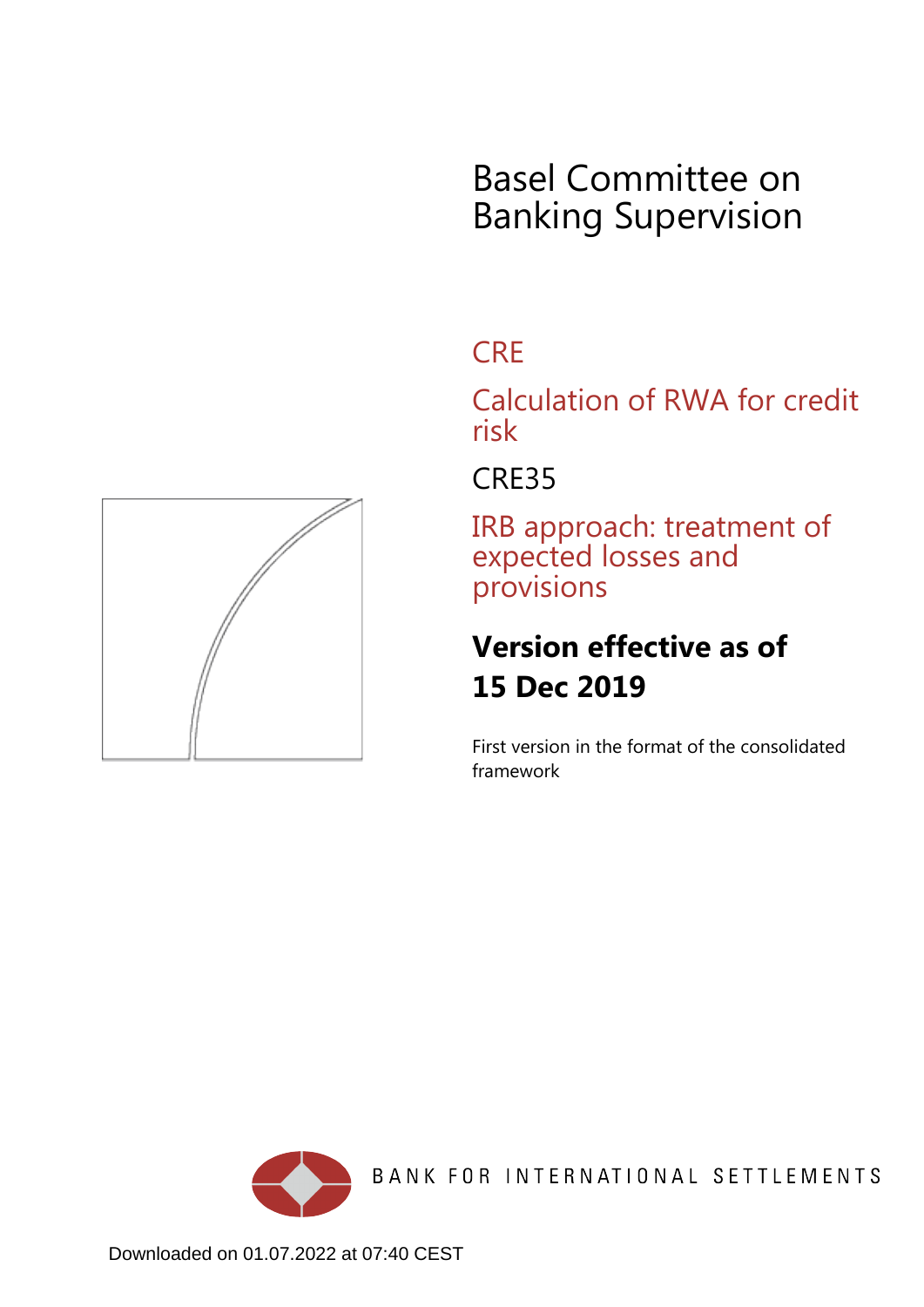*© Bank for International Settlements 2022. All rights reserved.*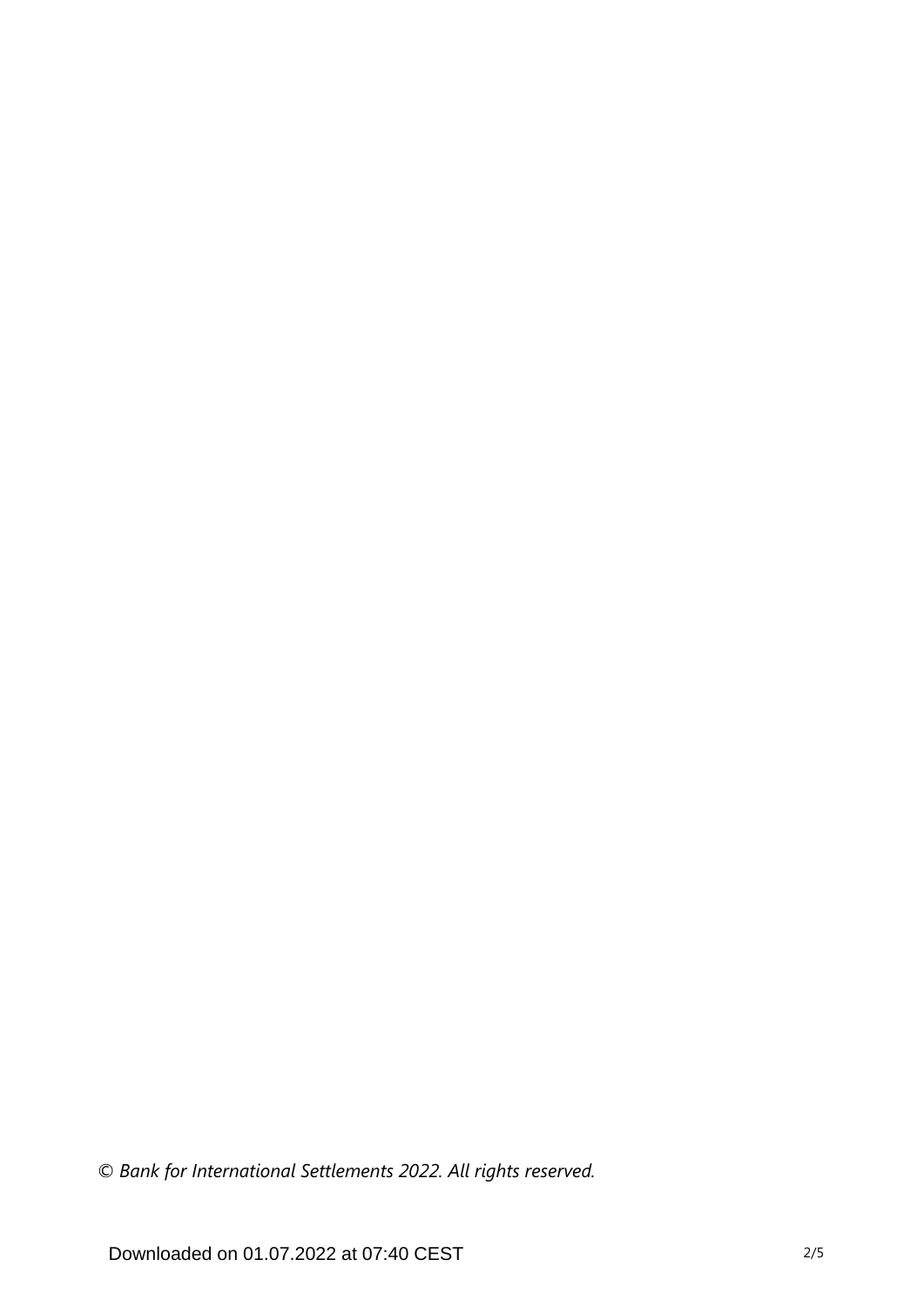### **Introduction**

This chapter discusses the calculation of expected losses (EL) under the internal ratings-based (IRB) approach, and the method by which the difference between provisions (eg specific provisions, partial write-offs, portfolio-specific general provisions such as country risk provisions or general provisions) and EL may be included in or must be deducted from regulatory capital, as outlined in the definition of capital standard [CAP10.19](https://www.bis.org/basel_framework/chapter/CAP/10.htm?tldate=20220112&inforce=20191215&published=20200605#paragraph_CAP_10_20191215_10_19) and [CAP30.13.](https://www.bis.org/basel_framework/chapter/CAP/30.htm?tldate=20220112&inforce=20191215&published=20191215#paragraph_CAP_30_20191215_30_13) The treatment of EL and provisions related to securitisation exposures is outlined in [CRE40.36.](https://www.bis.org/basel_framework/chapter/CRE/40.htm?tldate=20220112&inforce=20191215&published=20191215#paragraph_CRE_40_20191215_40_36) **35.1**

### **Calculation of expected losses**

- A bank must sum the EL amount (defined as EL multiplied by EAD) associated with its exposures (excluding the EL amount associated with equity exposures under the probability of default / loss-given-default (PD/LGD) approach and securitisation exposures) to obtain a total EL amount. While the EL amount associated with equity exposures subject to the PD/LGD approach is excluded from the total EL amount, [CRE35.3](https://www.bis.org/basel_framework/chapter/CRE/35.htm?tldate=20220112&inforce=20191215&published=20191215#paragraph_CRE_35_20191215_35_3) and [CRE35.10](https://www.bis.org/basel_framework/chapter/CRE/35.htm?tldate=20220112&inforce=20191215&published=20191215#paragraph_CRE_35_20191215_35_10) apply to such exposures. **35.2**
- Banks must calculate an EL as PD x LGD for corporate, sovereign, bank, and retail exposures both not in default and not treated as hedged exposures under the double default treatment. For corporate, sovereign, bank, and retail exposures that are in default, banks must use their best estimate of expected loss as defined in [CRE36.88](https://www.bis.org/basel_framework/chapter/CRE/36.htm?tldate=20220112&inforce=20191215&published=20191215#paragraph_CRE_36_20191215_36_88) and banks on the foundation approach must use the supervisory LGD. For specialised lending exposures subject to the supervisory slotting criteria EL is calculated as described in paragraphs [CRE33.8](https://www.bis.org/basel_framework/chapter/CRE/33.htm?tldate=20220112&inforce=20191215&published=20191215#paragraph_CRE_33_20191215_33_8) to [CRE33.12](https://www.bis.org/basel_framework/chapter/CRE/33.htm?tldate=20220112&inforce=20191215&published=20191215#paragraph_CRE_33_20191215_33_12). For equity exposures subject to the PD/LGD approach, the EL is calculated as PD x LGD unless [CRE31.38](https://www.bis.org/basel_framework/chapter/CRE/31.htm?tldate=20220112&inforce=20191215&published=20191215#paragraph_CRE_31_20191215_31_38) to [CRE31.41](https://www.bis.org/basel_framework/chapter/CRE/31.htm?tldate=20220112&inforce=20191215&published=20191215#paragraph_CRE_31_20191215_31_41) apply. Securitisation exposures do not contribute to the EL amount, as set out in [CRE40.36.](https://www.bis.org/basel_framework/chapter/CRE/40.htm?tldate=20220112&inforce=20191215&published=20191215#paragraph_CRE_40_20191215_40_36) For all other exposures, including hedged exposures under the double default treatment, the EL is zero. **35.3**

### **Calculation of provisions**

#### **Exposures subject to the IRB approach for credit risk**

Total eligible provisions are defined as the sum of all provisions (eg specific provisions, partial write-offs, portfolio-specific general provisions such as country risk provisions or general provisions) that are attributed to exposures treated under the IRB approach. In addition, total eligible provisions may include any discounts on defaulted assets. Specific provisions set aside against equity and securitisation exposures must not be included in total eligible provisions. **35.4**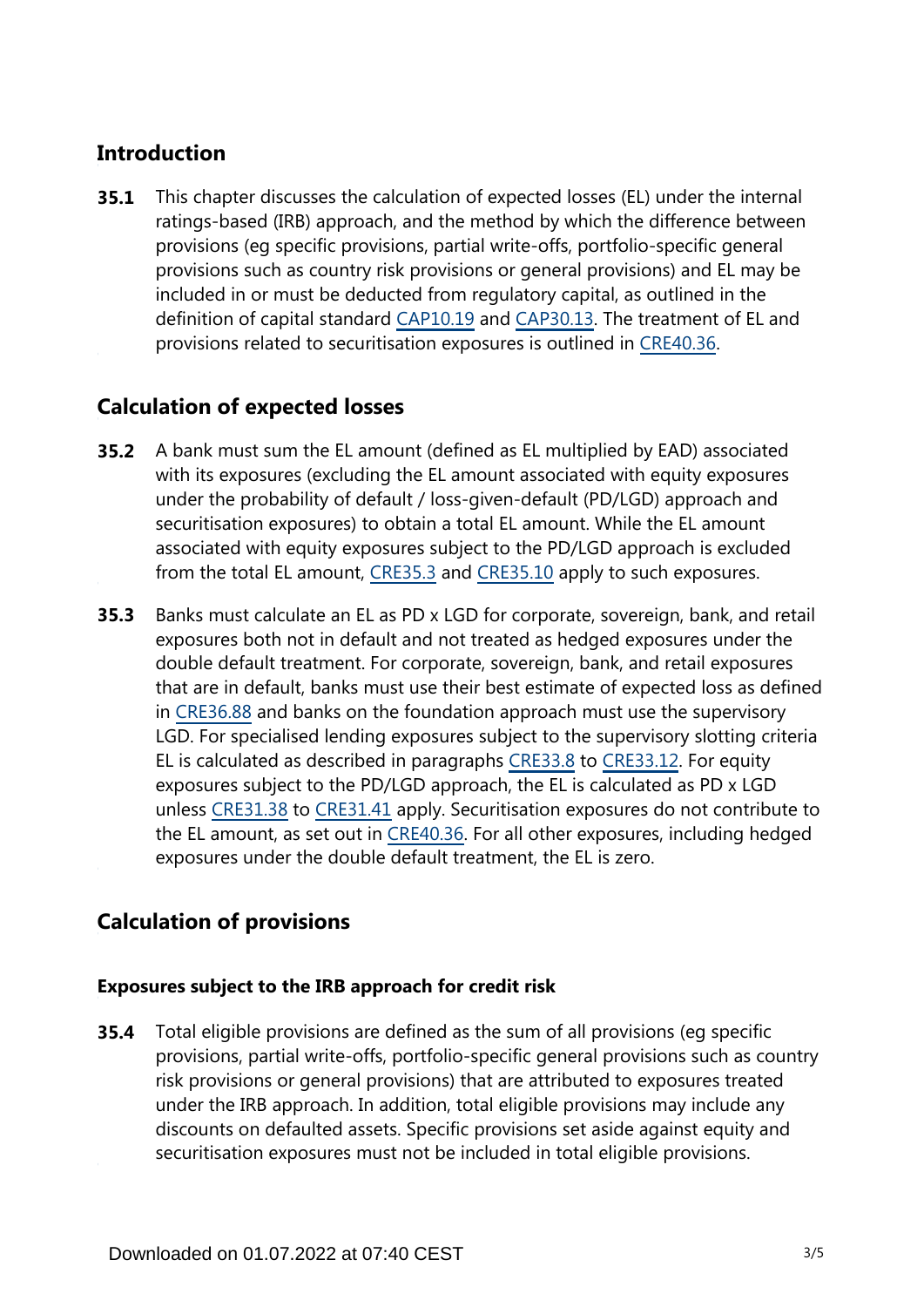#### **Portion of exposures subject to the standardised approach for credit risk**

- Banks using the standardised approach for a portion of their credit risk exposures, either on a transitional basis (as defined in [CRE30.47](https://www.bis.org/basel_framework/chapter/CRE/30.htm?tldate=20220112&inforce=20191215&published=20191215#paragraph_CRE_30_20191215_30_47) and [CRE30.48](https://www.bis.org/basel_framework/chapter/CRE/30.htm?tldate=20220112&inforce=20191215&published=20191215#paragraph_CRE_30_20191215_30_48)), or on a permanent basis if the exposures subject to the standardised approach are immaterial [\(CRE30.49](https://www.bis.org/basel_framework/chapter/CRE/30.htm?tldate=20220112&inforce=20191215&published=20191215#paragraph_CRE_30_20191215_30_49)), must determine the portion of general provisions attributed to the standardised or IRB treatment of provisions according to the methods outlined in [CRE35.6](https://www.bis.org/basel_framework/chapter/CRE/35.htm?tldate=20220112&inforce=20191215&published=20191215#paragraph_CRE_35_20191215_35_6) and [CRE35.7](https://www.bis.org/basel_framework/chapter/CRE/35.htm?tldate=20220112&inforce=20191215&published=20191215#paragraph_CRE_35_20191215_35_7) below. **35.5**
- Banks should generally attribute total general provisions on a pro rata basis according to the proportion of credit risk-weighted assets subject to the standardised and IRB approaches. However, when one approach to determining credit risk-weighted assets (ie standardised or IRB approach) is used exclusively within an entity, general provisions booked within the entity using the standardised approach may be attributed to the standardised treatment. Similarly, general provisions booked within entities using the IRB approach may be attributed to the total eligible provisions as defined in [CRE35.4.](https://www.bis.org/basel_framework/chapter/CRE/35.htm?tldate=20220112&inforce=20191215&published=20191215#paragraph_CRE_35_20191215_35_4) **35.6**
- At national supervisory discretion, banks using both the standardised and IRB approaches may rely on their internal methods for allocating general provisions for recognition in capital under either the standardised or IRB approach, subject to the following conditions. Where the internal allocation method is made available, the national supervisor will establish the standards surrounding their use. Banks will need to obtain prior approval from their supervisors to use an internal allocation method for this purpose. **35.7**

#### **Treatment of EL and provisions**

- As specified in [CAP10.19](https://www.bis.org/basel_framework/chapter/CAP/10.htm?tldate=20220112&inforce=20191215&published=20200605#paragraph_CAP_10_20191215_10_19) and [CAP30.13,](https://www.bis.org/basel_framework/chapter/CAP/30.htm?tldate=20220112&inforce=20191215&published=20191215#paragraph_CAP_30_20191215_30_13) banks using the IRB approach must compare the total amount of total eligible provisions (as defined in [CRE35.4](https://www.bis.org/basel_framework/chapter/CRE/35.htm?tldate=20220112&inforce=20191215&published=20191215#paragraph_CRE_35_20191215_35_4)) with the total EL amount as calculated within the IRB approach (as defined in [CRE35.2\)](https://www.bis.org/basel_framework/chapter/CRE/35.htm?tldate=20220112&inforce=20191215&published=20191215#paragraph_CRE_35_20191215_35_2). In addition, [CAP10.18](https://www.bis.org/basel_framework/chapter/CAP/10.htm?tldate=20220112&inforce=20191215&published=20200605#paragraph_CAP_10_20191215_10_18) outlines the treatment for that portion of a bank that is subject to the standardised approach to credit risk when the bank uses both the standardised and IRB approaches. **35.8**
- Where the calculated EL amount is lower than the provisions of the bank, its **35.9** supervisors must consider whether the EL fully reflects the conditions in the market in which it operates before allowing the difference to be included in Tier 2 capital. If specific provisions exceed the EL amount on defaulted assets this assessment also needs to be made before using the difference to offset the EL amount on non-defaulted assets.